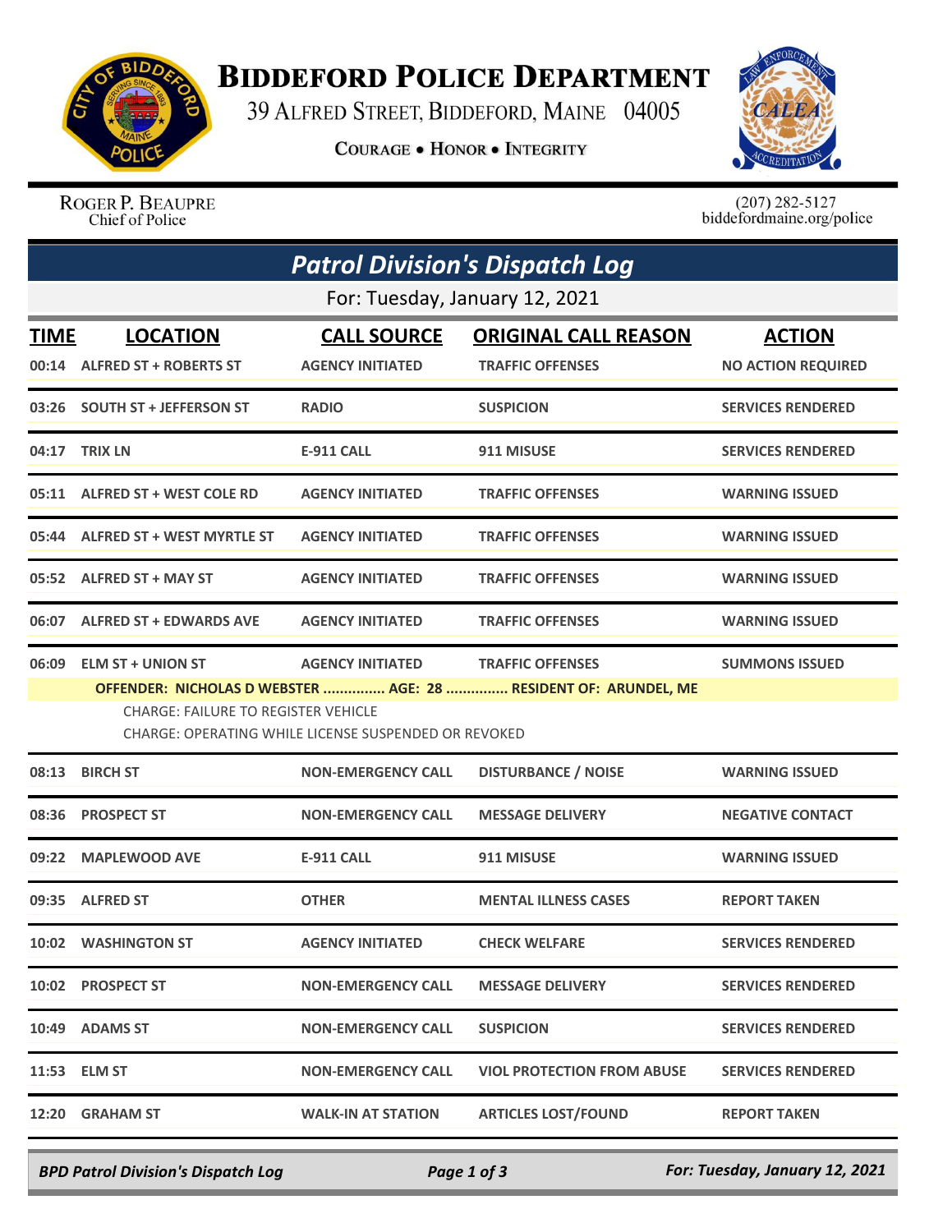| <b>TIME</b> | <b>LOCATION</b>               | <b>CALL SOURCE</b>        | <b>ORIGINAL CALL REASON</b>            | <b>ACTION</b>                |
|-------------|-------------------------------|---------------------------|----------------------------------------|------------------------------|
|             | 12:38 OAK ST                  | <b>AGENCY INITIATED</b>   | <b>ANIMAL COMPLAINT</b>                | <b>SERVICES RENDERED</b>     |
|             | 12:42 SOUTH ST                | <b>AGENCY INITIATED</b>   | <b>PAPERWORK</b>                       | <b>PAPERWORK NOT SERVED</b>  |
|             | 13:03 STATE ST                | <b>AGENCY INITIATED</b>   | <b>PAPERWORK</b>                       | <b>PAPERWORK NOT SERVED</b>  |
|             | 13:47 SUMMER ST               | <b>E-911 CALL</b>         | <b>DISTURBANCE / NOISE</b>             | <b>SERVICES RENDERED</b>     |
|             | 14:11 STATE ST                | <b>E-911 CALL</b>         | <b>DEATH ATTENDED &amp; UNATTENDED</b> | <b>REPORT TAKEN</b>          |
|             | 14:22 ELM ST                  | <b>NON-EMERGENCY CALL</b> | <b>SUSPICION</b>                       | <b>SERVICES RENDERED</b>     |
|             | 14:51 ALFRED ST               | <b>NON-EMERGENCY CALL</b> | <b>ASSAULT</b>                         | <b>NO ACTION REQUIRED</b>    |
|             | 15:02 HILL ST                 | <b>WALK-IN AT STATION</b> | <b>CIVIL COMPLAINT</b>                 | <b>NO ACTION REQUIRED</b>    |
|             | 15:26 WESTFIELD ST            | <b>WALK-IN AT STATION</b> | <b>CRIMINAL MISCHIEF</b>               | <b>SERVICES RENDERED</b>     |
|             | 15:31 STATE ST                | <b>AGENCY INITIATED</b>   | <b>CRUISER ACCIDENT</b>                | <b>STATE FORM TAKEN</b>      |
|             | 15:38 MAIN ST                 | <b>E-911 CALL</b>         | <b>DOMESTIC COMPLAINTS</b>             | <b>REPORT TAKEN</b>          |
|             | 15:46 GREEN ST                | <b>E-911 CALL</b>         | DEATH ATTENDED & UNATTENDED            | <b>REPORT TAKEN</b>          |
|             | 16:09 ALFRED ST               | <b>E-911 CALL</b>         | 911 MISUSE                             | <b>SERVICES RENDERED</b>     |
|             | 16:17 ST MARYS ST             | <b>NON-EMERGENCY CALL</b> | <b>PARKING COMPLAINT</b>               | <b>UNFOUNDED</b>             |
|             | 17:16 HILL ST                 | <b>AGENCY INITIATED</b>   | <b>THEFT</b>                           | <b>REPORT TAKEN</b>          |
|             | 17:28 CENTER ST               | <b>NON-EMERGENCY CALL</b> | <b>THEFT</b>                           | <b>CIVIL COMPLAINT</b>       |
|             | <b>17:51 HILL ST</b>          | <b>NON-EMERGENCY CALL</b> | <b>DOMESTIC COMPLAINTS</b>             | <b>UNFOUNDED</b>             |
|             | 19:08 GREENFIELD LN           | E-911 CALL                | <b>DOMESTIC COMPLAINTS</b>             | <b>REFERRED OTHER AGENCY</b> |
|             | 19:44 SACO FALLS WAY          | <b>NON-EMERGENCY CALL</b> | <b>JUVENILE OFFENSES</b>               | <b>REPORT TAKEN</b>          |
|             | 20:07 HILL ST + RITZ AVE      | <b>AGENCY INITIATED</b>   | <b>TRAFFIC OFFENSES</b>                | <b>WARNING ISSUED</b>        |
|             | 20:42 ALFRED ST               | <b>WALK-IN AT STATION</b> | <b>ASSIST CITIZEN</b>                  | <b>SERVICES RENDERED</b>     |
|             | <b>21:08 MAIN ST</b>          | <b>NON-EMERGENCY CALL</b> | <b>ANIMAL COMPLAINT</b>                | <b>GONE ON ARRIVAL</b>       |
|             | <b>22:00 FALL ST</b>          | <b>NON-EMERGENCY CALL</b> | <b>SUSPICION</b>                       | <b>GONE ON ARRIVAL</b>       |
|             | 23:10 HILL ST + WINTER GARDEN | <b>RADIO</b>              | <b>SUSPICION</b>                       | <b>SERVICES RENDERED</b>     |